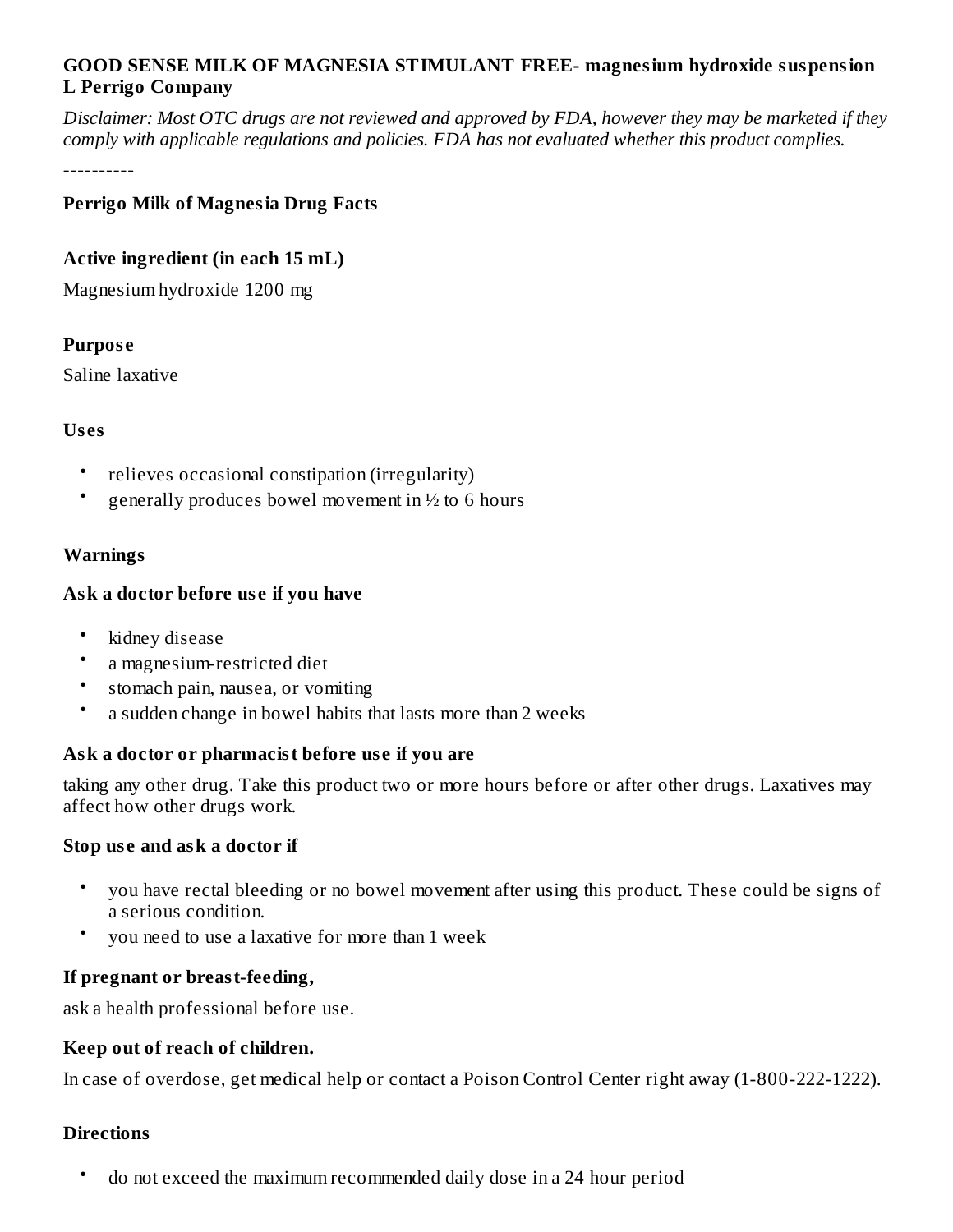- shake well before use
- dose may be taken once a day preferably at bedtime, in divided doses, or as directed by a doctor
- drink a full glass (8 oz) of liquid with each dose
- for accurate dosing, use dose cup provided
- $mL =$  milliliter

| adults and children 12 | $\vert$ 30 mL to 60 mL |
|------------------------|------------------------|
| years and older        |                        |
| children 6 to 11 years | $15$ mL to 30 mL       |
| children under 6 years | ask a doctor           |

#### **Other information**

- each 15 mL contains: calcium 20 mg, magnesium 595 mg, and sodium 2 mg
- does not meet USP requirements for preservative effectiveness
- store at 20-25°C (68-77°F)
- close cap tightly after use
- avoid freezing

#### **Inactive ingredients**

light mineral oil, peppermint oil, purified water, saccharin sodium

#### **Questions or comments?**

1-800-719-9260

# **Principal Display Panel**

Stimulant Free Genuine Milk of Magnesia Saline Laxative Magnesium Hydroxide, 1200 mg per 15 mL DOCTOR RECOMMENDED #1 saline laxative active ingredient Comfortable, Cramp Free Relief Sugar Free Fresh Mint Flavor Compare to active ingredient of Phillips'® Milk of Magnesia 12 FL OZ (355 mL)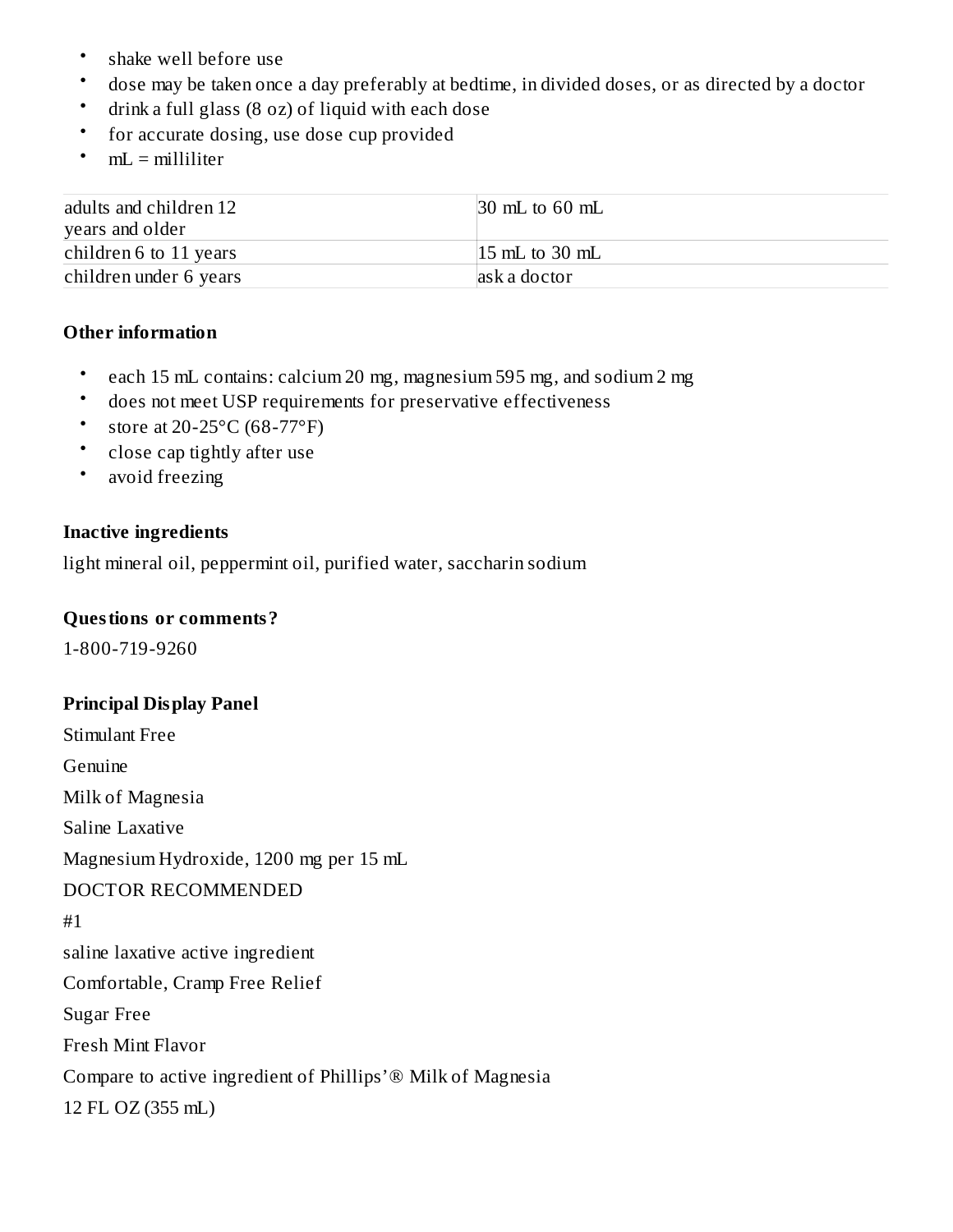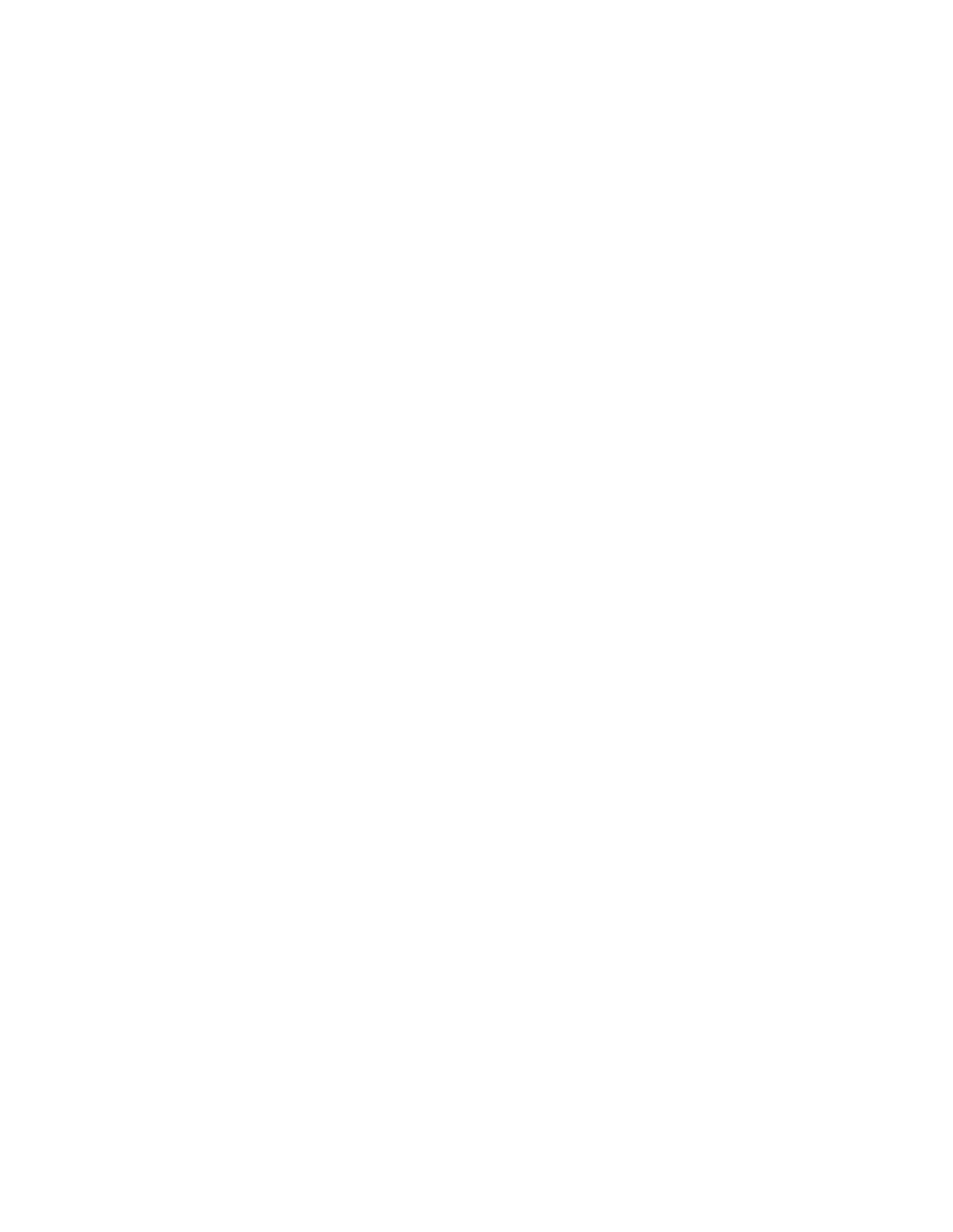| <b>Drug Facts</b> DO NOT USE IF PRINTED NECKBAND IS BROKEN OR MISSING.<br>Active ingredient (in each 15 mL)<br>Magnesium hydroxide 1200 mg                                                                                                                                                                                                                                                         | Purpose<br>Saline laxative |  |  |  |
|----------------------------------------------------------------------------------------------------------------------------------------------------------------------------------------------------------------------------------------------------------------------------------------------------------------------------------------------------------------------------------------------------|----------------------------|--|--|--|
| $\textit{Users}$ $\blacksquare$ relieves occasional constipation (irregularity)<br>generally produces bowel movement in 1/2 to 6 hours                                                                                                                                                                                                                                                             |                            |  |  |  |
| Warnings<br>Ask a doctor before use if you have<br>■ kidney disease ■ a magnesium-restricted diet ■ stomach pain, nausea, or vomiting<br>a sudden change in bowel habits that lasts more than 2 weeks<br>Ask a doctor or pharmacist before use if you are taking any other drug.<br>Take this product two or more hours before or after other drugs. Laxatives may affect<br>how other drugs work. |                            |  |  |  |
| Stop use and ask a doctor if $\Box$ you have rectal bleeding or no bowel movement after<br>using this product. These could be signs of a serious condition.<br>you need to use a laxative for more than 1 week                                                                                                                                                                                     |                            |  |  |  |
| If pregnant or breast-feeding, ask a health professional before use.<br>Keep out of reach of children. In case of overdose, get medical help or contact a<br>Poison Control Center right away (1-800-222-1222).                                                                                                                                                                                    |                            |  |  |  |
| Directions<br>■ do not exceed the maximum recommended daily dose in a 24 hour period<br>■ shake well before use<br>∎ dose may be taken once a day preferably at bedtime, in divided doses, or as<br>directed by a doctor<br>drink a full glass (8 oz) of liquid with each dose<br>for accurate dosing, use dose cup provided<br>$mL =$ milliliter                                                  |                            |  |  |  |
| adults and children 12 years and older                                                                                                                                                                                                                                                                                                                                                             | 30 mL to 60 mL             |  |  |  |
| children 6 to 11 years                                                                                                                                                                                                                                                                                                                                                                             | 15 mL to 30 mL             |  |  |  |
| children under 6 years                                                                                                                                                                                                                                                                                                                                                                             | ask a doctor               |  |  |  |
| Other information<br>each 15 mL contains: calcium 20 mg, magnesium 595 mg, and sodium 2 mg<br>does not meet USP requirements for preservative effectiveness<br>store at 20-25°C (68-77°F) $\blacksquare$ close cap tightly after use $\blacksquare$ avoid freezing                                                                                                                                 |                            |  |  |  |
| <i>Inactive ingredients</i><br>light mineral oil, peppermint oil, purified water, saccharin sodium                                                                                                                                                                                                                                                                                                 |                            |  |  |  |
| Questions or comments? 1-800-719-9260                                                                                                                                                                                                                                                                                                                                                              |                            |  |  |  |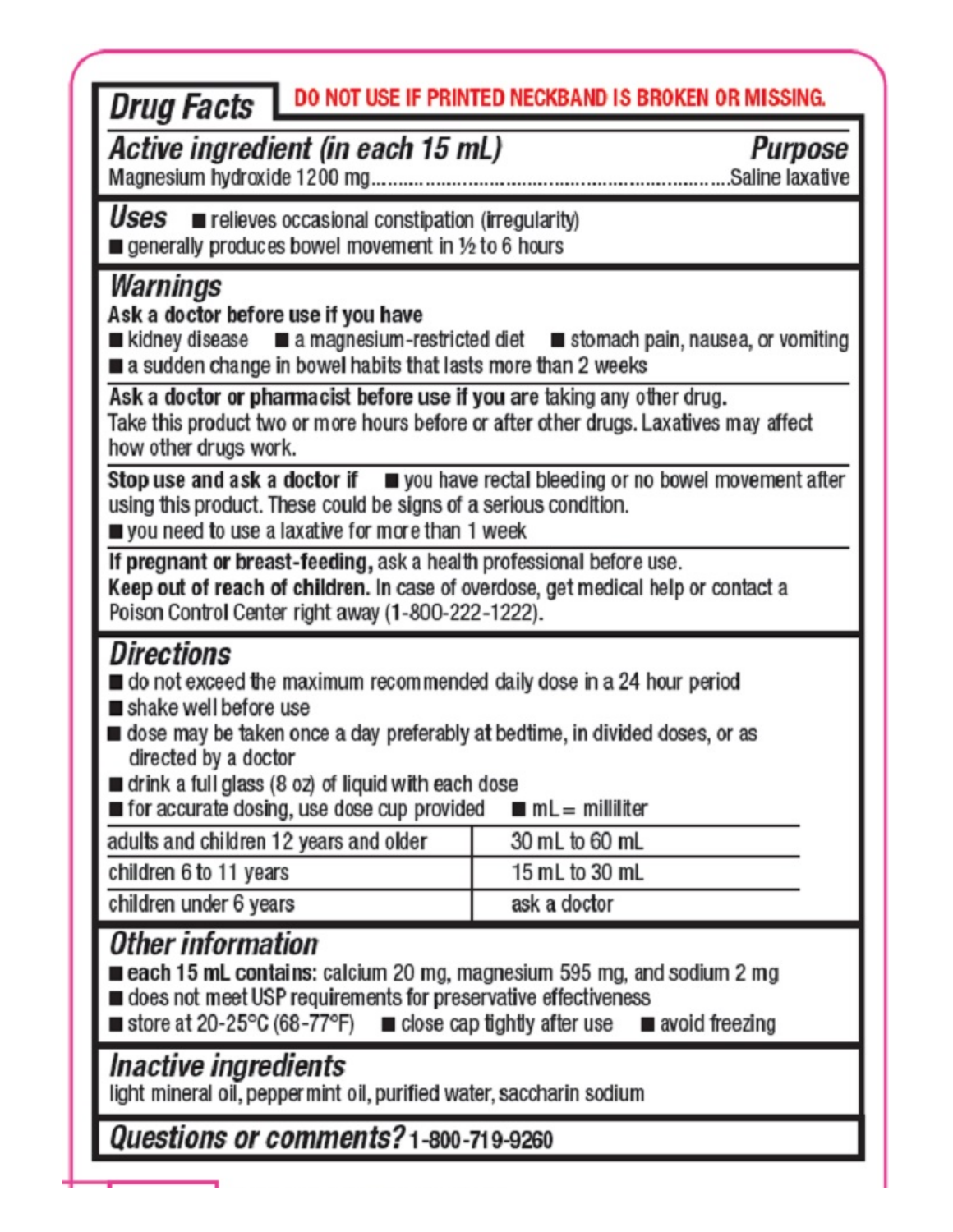

| <b>GOOD SENSE MILK OF MAGNESIA STIMULANT FREE</b> |  |
|---------------------------------------------------|--|
|---------------------------------------------------|--|

magnesium hydroxide suspension

| <b>Product Information</b>                                                                                           |                                                                          |                     |                                         |                             |                       |  |  |
|----------------------------------------------------------------------------------------------------------------------|--------------------------------------------------------------------------|---------------------|-----------------------------------------|-----------------------------|-----------------------|--|--|
| Product Type                                                                                                         | HUMAN OTC DRUG                                                           | Item Code (Source)  |                                         | NDC:0113-0332               |                       |  |  |
| <b>Route of Administration</b>                                                                                       | ORAL                                                                     |                     |                                         |                             |                       |  |  |
|                                                                                                                      |                                                                          |                     |                                         |                             |                       |  |  |
| <b>Active Ingredient/Active Moiety</b>                                                                               |                                                                          |                     |                                         |                             |                       |  |  |
|                                                                                                                      | <b>Ingredient Name</b>                                                   |                     |                                         | <b>Basis of</b><br>Strength | Strength              |  |  |
| MAGNESIUM HYDRO XIDE (UNII: NBZ3QY004S) (MAGNESIUM CATION - UNII:T6V3LHY838,<br>HYDRO XIDE ION - UNII:9 159 UV38 1P) |                                                                          |                     | <b>MAGNESIUM</b><br><b>HYDROXIDE</b>    |                             | 1200 mg<br>in $15$ mL |  |  |
|                                                                                                                      |                                                                          |                     |                                         |                             |                       |  |  |
| <b>Inactive Ingredients</b>                                                                                          |                                                                          |                     |                                         |                             |                       |  |  |
| <b>Ingredient Name</b>                                                                                               |                                                                          |                     | Strength                                |                             |                       |  |  |
| LIGHT MINERAL OIL (UNII: N6K5787QVP)                                                                                 |                                                                          |                     |                                         |                             |                       |  |  |
| WATER (UNII: 059QF0KO0R)                                                                                             |                                                                          |                     |                                         |                             |                       |  |  |
| SACCHARIN SODIUM (UNII: SB8ZUX40TY)                                                                                  |                                                                          |                     |                                         |                             |                       |  |  |
| PEPPERMINT OIL (UNII: AV092KU4JH)                                                                                    |                                                                          |                     |                                         |                             |                       |  |  |
|                                                                                                                      |                                                                          |                     |                                         |                             |                       |  |  |
| <b>Product Characteristics</b>                                                                                       |                                                                          |                     |                                         |                             |                       |  |  |
| Color                                                                                                                | WHITE (opaque)                                                           | <b>Score</b>        |                                         |                             |                       |  |  |
| <b>Shape</b>                                                                                                         |                                                                          | <b>Size</b>         |                                         |                             |                       |  |  |
| Flavor<br><b>MINT</b>                                                                                                |                                                                          | <b>Imprint Code</b> |                                         |                             |                       |  |  |
| <b>Contains</b>                                                                                                      |                                                                          |                     |                                         |                             |                       |  |  |
|                                                                                                                      |                                                                          |                     |                                         |                             |                       |  |  |
| Packaging                                                                                                            |                                                                          |                     |                                         |                             |                       |  |  |
| <b>Item Code</b><br>$\#$                                                                                             | <b>Package Description</b>                                               |                     | Marketing Start Date Marketing End Date |                             |                       |  |  |
|                                                                                                                      | 1 NDC:0113-0332-40 355 mL in 1 BOTTLE; Type 0: Not a Combination Product | 06/15/1991          |                                         |                             |                       |  |  |
|                                                                                                                      |                                                                          |                     |                                         |                             |                       |  |  |
| <b>Marketing Information</b>                                                                                         |                                                                          |                     |                                         |                             |                       |  |  |